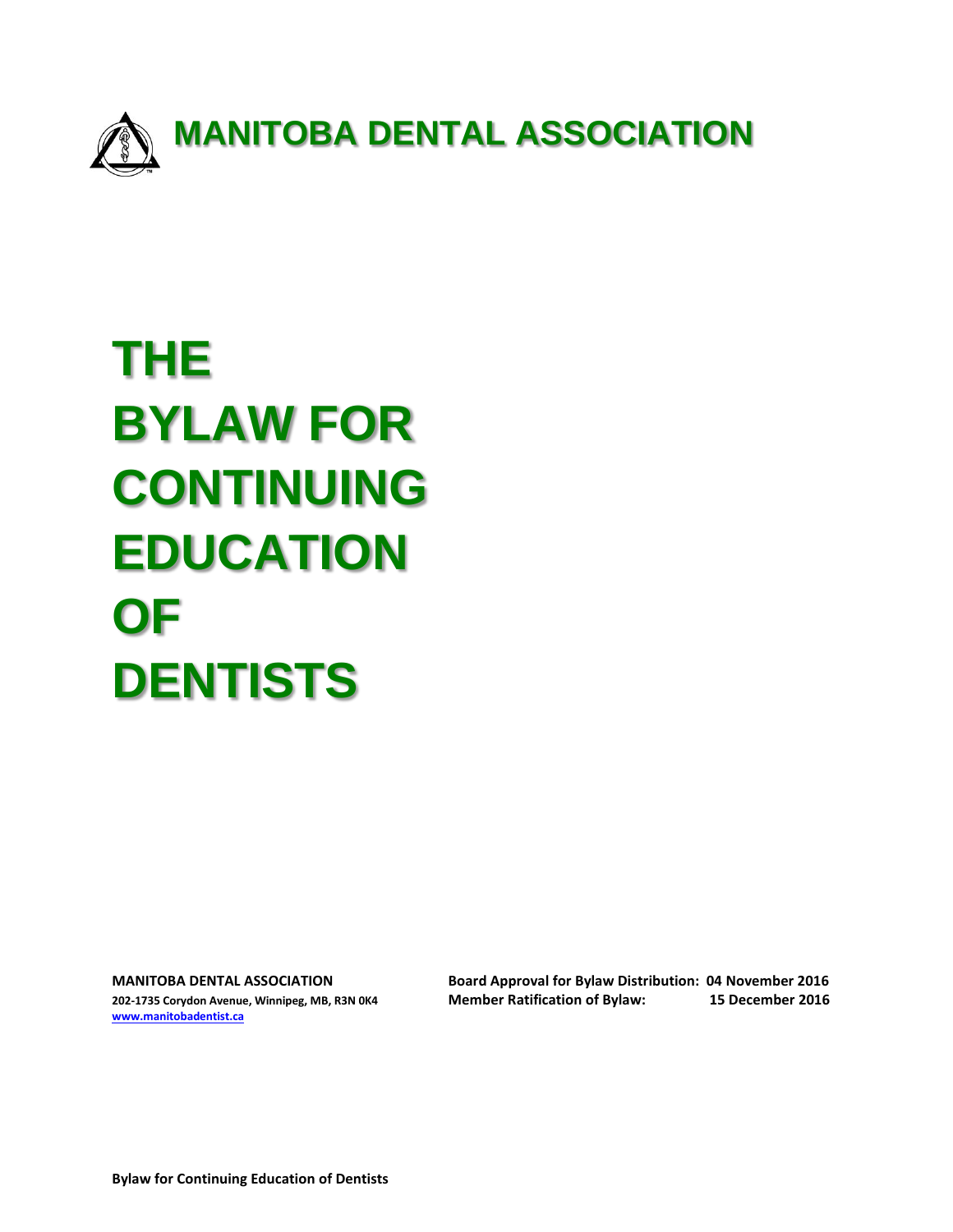#### **BYLAW FOR CONTINUING EDUCATION OF DENTISTS**

#### **PREAMBLE**

**The Manitoba Dental Association (MDA) is empowered through** *The Dental Association Act* **(***The Act***) to regulate, discipline and license dentists in the Province of Manitoba.**

**One major aspect of this is Continuing Education (CE). The Manitoba Dental Association has established continuing competency requirements for licensure of dentists. CE is simply defined as educational activities and programmes that maintain, develop, or increase knowledge, clinical skills, and professional conduct a dentist uses to provide services for patients, public or the dental profession.**

**The MDA Continuing Competency Committee (the Committee) is responsible for approving continuing education activities and programmes in Manitoba. The committee is comprised of dentists, registered dental assistants, representatives of the public and various stakeholder organizations.**

**The Committee relies on the American Dental Association Continuing Education Recognition Programme (CERP) definitions as a basis for approving CE programmes in Manitoba. For the purposes of this Bylaw, continuing education, provider and sponsor are defined as follows:** 

*Continuing Education: Educational activities designed to review existing concepts and techniques, to convey information beyond basic dental education and to update knowledge on advances in dental and medical sciences. The objective is to improve the knowledge, skills and ability of the individual to deliver the highest quality of service to the public and profession. The basic sciences and behavioral and social sciences should be considered inseparable from technical knowledge in their influence on the professional person, and for this reason, educational experiences in these areas are an equally valid part of continuing dental education.*

*Continuing education programmes are usually of short duration and are not structured or sequenced to provide academic credit toward a certificate or degree. Such courses are not applicable to advanced standing in specialty education programmes. CE courses are conducted in a wide variety of forms using many methods and techniques and are sponsored by a diverse group of institutions, schools and organizations. Continuing education should favorably enrich past educational experience. These programmes should make it possible for dentists and allied team members to attune dental practice to modern knowledge as it continuously becomes available. All continuing education should strengthen the habits of critical inquiry and balanced judgment that denote the truly professional and scientific person.*

*Provider: An agency (institution or organization) that is responsible for organizing, administering, publicizing, presenting, and keeping records for the continuing dental education programme. The CE provider assumes both the professional and fiscal liability for the conduct and quality of the programme. If the CE provider contracts or agrees with another organization or institution to provide facilities, faculty or other support for the continuing education activity, the recognized provider must ensure that the*  facilities, faculty or support provided meet the standards and criteria for recognition. The CE provider *remains responsible for the overall educational quality of the continuing education activity.* 

*Sponsor: Another term used to designate the agency (institution or organization) that is responsible for organizing, administering, publicizing, presenting, and keeping records for the continuing dental education programme.*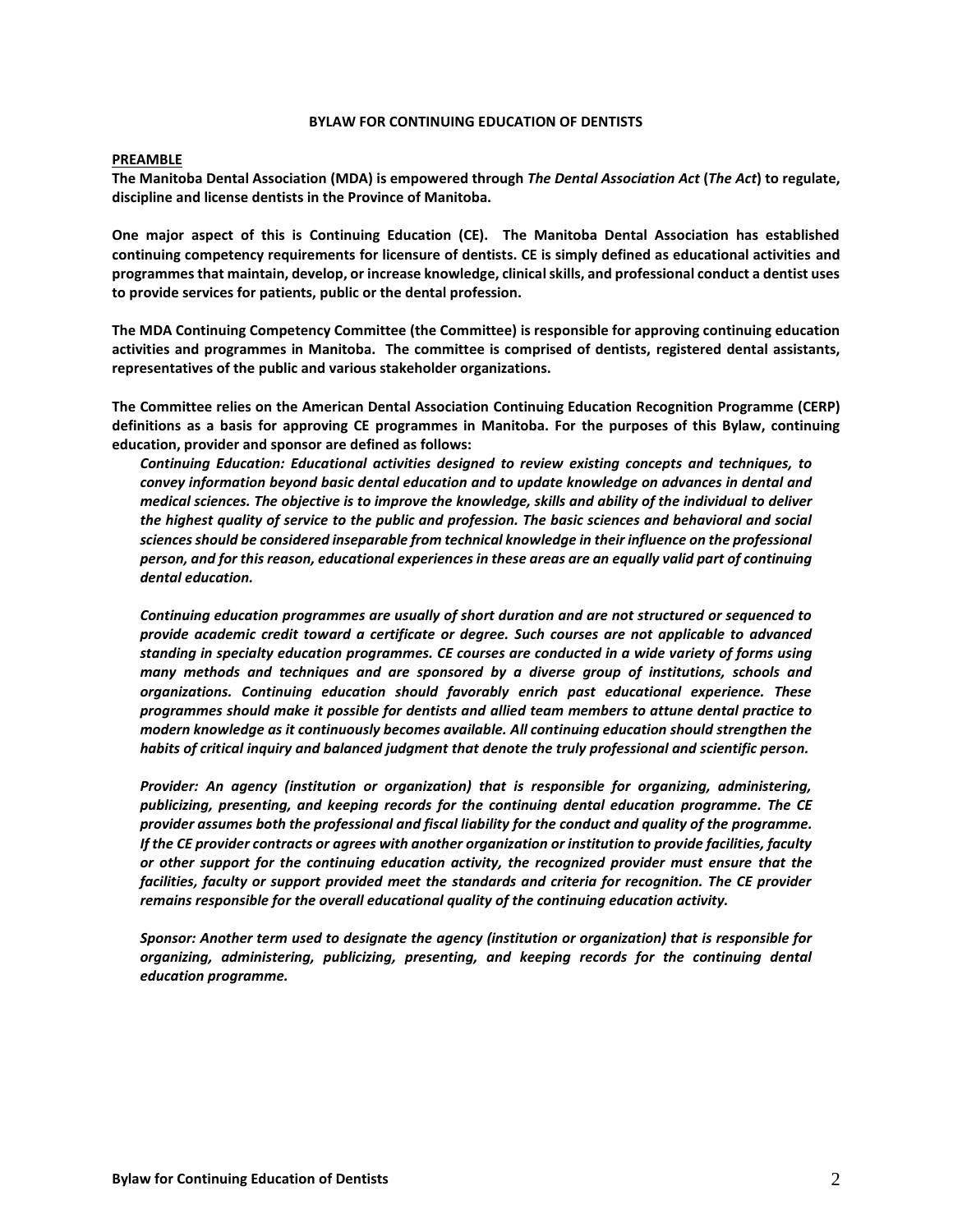#### **SECTION I - CONTINUING EDUCATION REQUIREMENT**

- **1. The continuing education cycle shall be three years commencing March 1 of the calendar year following the year of registration.**
- **2. A credit hour is recognized for an hour of instruction, lecture or participation in an approved sponsor activity or programme.**
- **3. Credit hours for participation in a non-approved sponsor activity or programme shall be determined by the Committee.**
- **4. The Registrar reserves the right to vary, limit or deny a member credit hours for activities or programmes, if in the opinion of the Registrar:**
	- **a. the credit hours designated are unwarranted relative to the nature of the programme; or**
	- **b. the programme or activity does not meet the objectives of this Bylaw.**
- **5. Credit hour recognition shall be subject to any limitations or conditions contained in this Bylaw.**
- **6. First-time registrants shall have credit hours obtained between the date of the registration and the beginning of their first three-year cycle applied to the first three year cycle.**
- **7. Members shall obtain a minimum of 90 credit hours during a three year cycle.**
- **8. Credit hours in excess of the 90 credit hours required in a three-year cycle cannot be carried forward to the next three-year cycle.**

#### **SECTION II - REPORTING FOR RECOGNITION OF CREDIT HOURS**

- **1. Members shall submit sufficient evidence to demonstrate participation in an approved sponsor activity or programme or a recognized non-approved sponsor activity or programme.**
- **2. Sponsors submissions of participation records in a form approved by the Committee shall be deemed sufficient evidence to demonstrate member participation.**
- **3. Submission for credit hours must be received by the MDA within 60 days of participation in the activity or programme.**
- **4. Failure to submit evidence within 60 days may result in a rejection of the submission for inclusion on the continuing education transcript.**
- **5. A continuing education transcript for each member shall be maintained based on information submitted to the MDA.**
- **6. The Registrar may vary, limit or deny a member credit hours for activities or programmes provided by an approved sponsors, if in the opinion of the Registrar:**
	- **a. the credit hours designated are unwarranted relative to the nature of the programme; or**
	- **b. the programme or activity does not meet the objectives of this Bylaw.**
- **7. Credit hour recognition shall be subject to any limitations or conditions contained in this Bylaw.**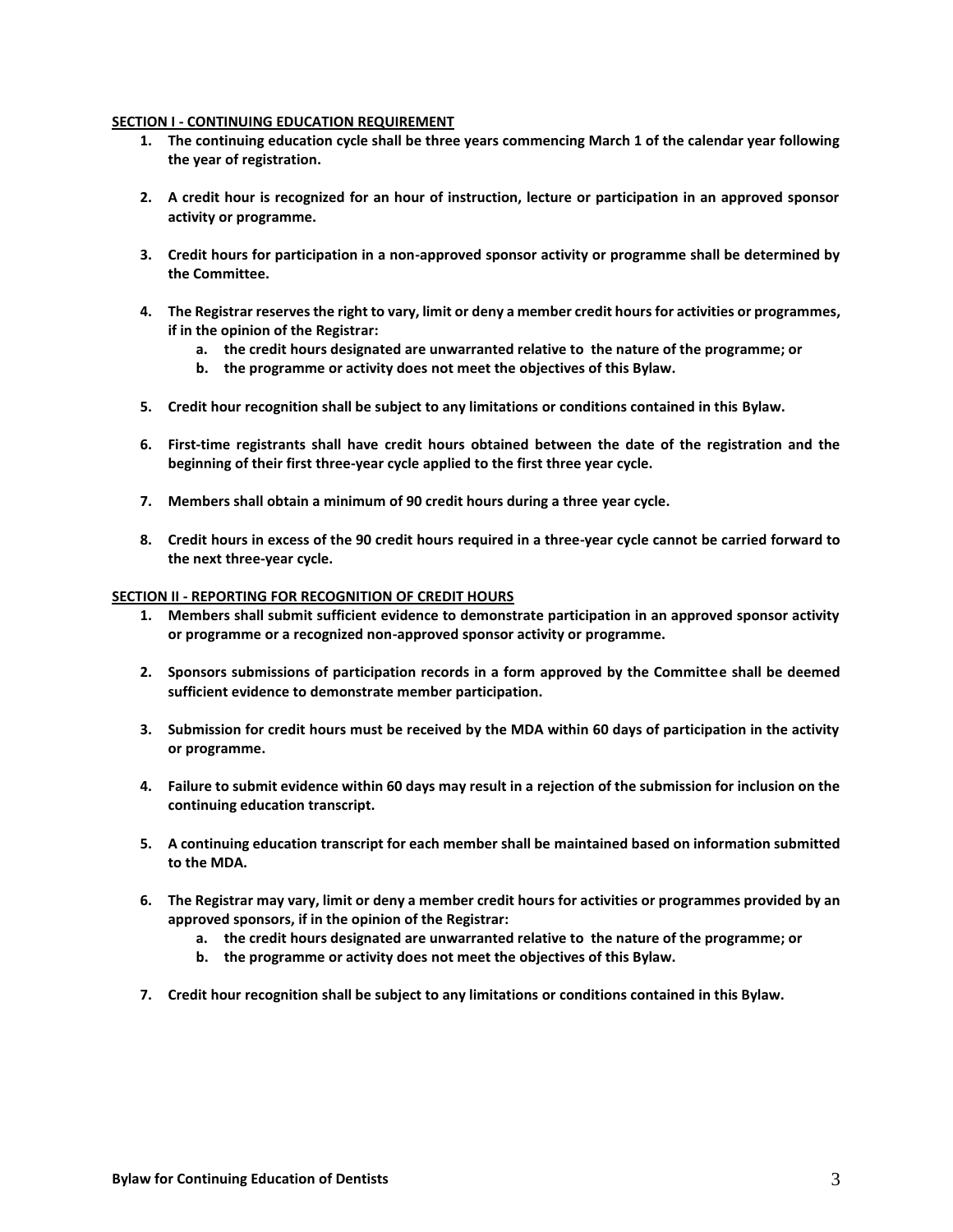#### **SECTION III - CONTINUING EDUCATION TRANSCRIPT**

- **1. Continuing education transcript for each member shall be maintained based on information submitted to the MDA.**
- **2. Record of the continuing education transcript shall be mailed to each member every October.**
- **3. Members may access most current transcript by their online portfolio available at: [www.manitobadentist.ca.](http://www.manitobadentist.ca/)**
- **4. A member is responsible to review their transcript on a regular basis and inform the MDA of any errors in a timely manner.**

#### **SECTION IV - APPROVED SPONSORS**

- **1. Sponsors of activities or programmes (SCHEDULE B - APPROVED SPONSORS) are recognized for continuing education credit.**
- **2. Member shall receive the approved sponsor designated credit hours for the activity or programme on their continuing education transcript upon demonstrating sufficient evidence of participation in the approved sponsor activity or programme.**
- **3. The Registrar may vary, limit or deny a member credit hours for activities or programmes provided by an approved sponsors, if in the opinion of the Registrar:**
	- **a. the credit hours designated are unwarranted relative to the nature of the programme; or**
	- **b. the programme or activity does not meet the objectives of this Bylaw.**
- **4. Credit hour recognition shall be subject to any limitations or conditions contained in this Bylaw.**
- **5. The Board on the recommendation of the Committee may add or remove a sponsor identified on Appendix I.**

#### **SECTION V - NON-APPROVED SPONSORS**

- **1. Sponsors not listed in SCHEDULE B are non-approved.**
- **2. Non-approved sponsors must obtain Committee approval for any activity or programme in advance for member participation to be recognized for continuing education credit.**
- **3. The Committee shall determine the policy and procedure for the recognition review of a non-approved sponsor activity or programme.**
- **4. The Committee shall designate the maximum credit hours recognized for member participation if a nonapproved sponsor activity or programme is recognized.**
- **5. Member shall receive the designated credit hours for the activity or programme on their continuing education transcript upon demonstrating sufficient evidence of participation in the non-approved sponsor activity or programme.**
- **6. The Registrar may vary, limit or deny a member credit hours for activities or programmes provided by a non-approved sponsors, if in the opinion of the Registrar:**
	- **a. the credit hours designated are unwarranted relative to the nature of the programme; or**
	- **b. the programme or activity does not meet the objectives of this Bylaw.**
- **7. Credit hour recognition shall be subject to any limitations or conditions contained in this Bylaw.**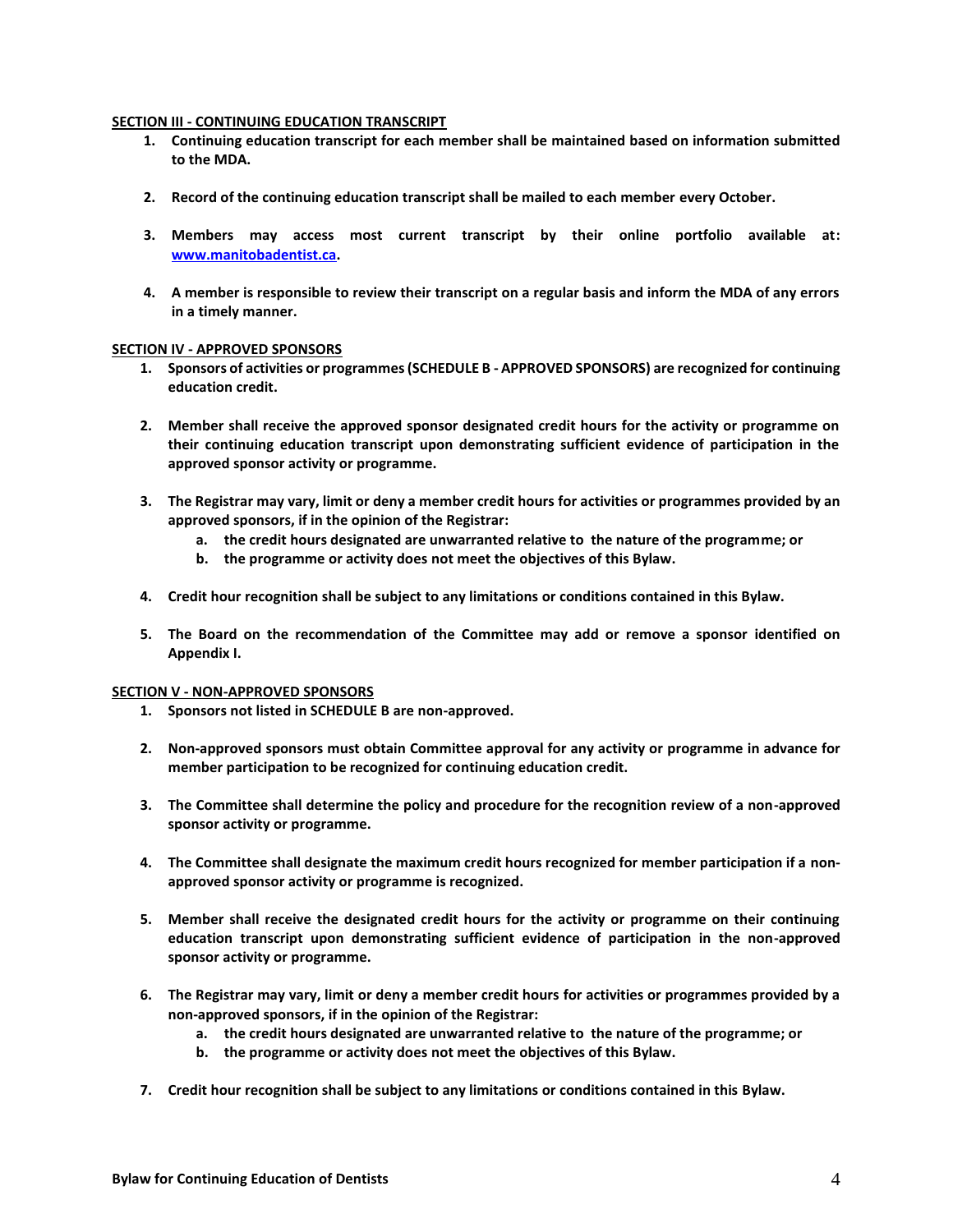- **8. The Registrar shall establish a roster of recognized non-approved sponsor activities and programmes.**
- **9. The Committee shall determine requirements for non-approved sponsor activities or programmes to remain on the roster.**
- **10. The Board in consultation with the Committee may add or remove a sponsor identified on the roster.**
- **11. The Board in consultation with the Committee shall assess a fee for the recognition review of a nonapproved sponsor activity or programme (SCHEDULE A - FEES).**
- **12. The Board in consultation with the Committee shall assess an annual fee for a non-approved sponsor activity or programme to remain on the roster (SCHEDULE A - FEES).**

#### **SECTION VI - STUDY CLUBS**

- **1. The Registrar shall establish a roster of recognized non-approved sponsor activities and programmes.**
- **2. Study clubs must obtain Committee approval and be listed on the roster of approved study clubs for member participation in the study club to be recognized for continuing education credit.**
- **3. The Committee shall determine the policy and procedure for the recognition review of study clubs.**
- **4. The Committee shall determine requirements for study club activities or programmes to comply with criteria for a study club to remain on the roster of approved study clubs.**
- **5. The Committee shall determine requirements for documentation, recording and reporting by the study club to remain on the roster of approved study clubs.**
- **6. The study club must submit documentation and information on the request of the Registrar.**
- **7. Member shall receive the designated credit hours for the activity or programme on their continuing education transcript upon demonstrating sufficient evidence of participation in the specific study club activity or programme.**
- **8. The Registrar may vary, limit or deny a member credit hours for activities or programmes provided by a study club, if in the opinion of the Registrar:**
	- **a. the credit hours designated are unwarranted relative to the nature of the programme; or**
	- **b. the programme or activity does not meet the objectives of this Bylaw.**
- **9. Credit hour recognition shall be subject to any limitations or conditions contained in this Bylaw.**
- **10. The Board in consultation with the Committee may add or remove a study club identified on the roster.**
- **11. The Board in consultation with the Committee shall assess a fee for the recognition review of a study club (SCHEDULE A - FEES).**
- **12. The Board in consultation with the Committee shall assess an annual fee for a study club to remain on the roster (SCHEDULE A - FEES).**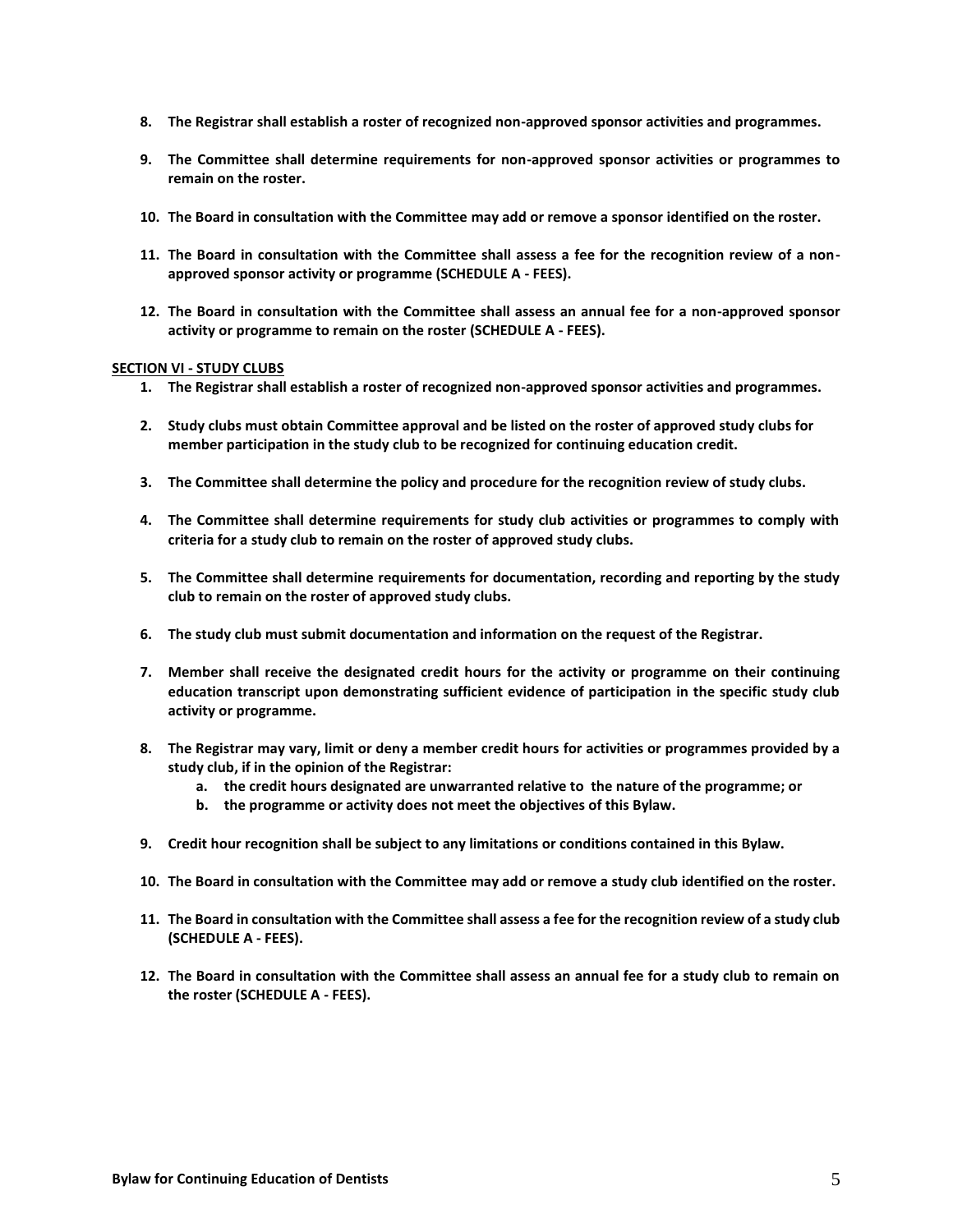#### **SECTION VII - EXTENSIONS AND EXEMPTIONS FROM CONTINUING EDUCATION REQUIREMENTS**

- **1. A member may request in writing to the Committee for a time extension to complete their continuing education requirements.**
- **2. A member may request in writing to the Committee for an exemption from the continuing education requirements.**
- **3. Except as specified in this section, the Committee shall determine the policy and procedure for approving an extension or exemption from the continuing education requirements.**
- **4. The written request for an extension or exemption must be received before the 15th of January of the final year of a member's cycle.**
- **5. At a minimum, the written request must include:**
	- **a. an explanation of the reason for the request for an extension or exemption;**
	- **b. supporting documentation of the reason for the extension or exemption; and**
	- **c. a proposal for maintaining continuing competence in the circumstances.**
- **6. The Committee may consider the following circumstances in approving an extension or exemption:**
	- **a. public safety;**
	- **b. illness or disability over six months with medical report;**
	- **c. death of immediate family member or dependent;**
	- **d. severe illness of immediate family member;**
	- **e. out of Canada between six and twelve months;**
	- **f. extenuating circumstance of a similar nature.**
- **7. On completion of the review of the member request, the Committee may make the following decision:**
	- **a. approve an extension to the continuing education cycle for the member for a specified time;**
	- **b. approve an exemption from the continuing education requirements for a specified time; or**
	- **c. vary the requirements or timeline as appropriate.**
- **8. The Committee shall provide the member a written decision within 30 days of completing their review**

#### **SECTION VIII - ALTERNATIVE COMPETENCY ASSESSMENT**

- **1. A member may apply to the MDA to perform the National Dental Examining Board Equivalency Process.**
- **2. On receipt of appropriate fees and forms, the MDA will request the NDEB assess the member.**
- **3. A member must successfully pass all three assessments before the end of their continuing education cycle to demonstrate competency.**

#### **SECTION IX - NON COMPLIANCE WITH REQUIREMENTS OF BYLAW FOR CONTINUING EDUCATION**

**1. A member not completing the 90 credit hours requirement by the end of their three year cycle shall not have their license renewed until the necessary credit hours are performed, submitted and recognized.**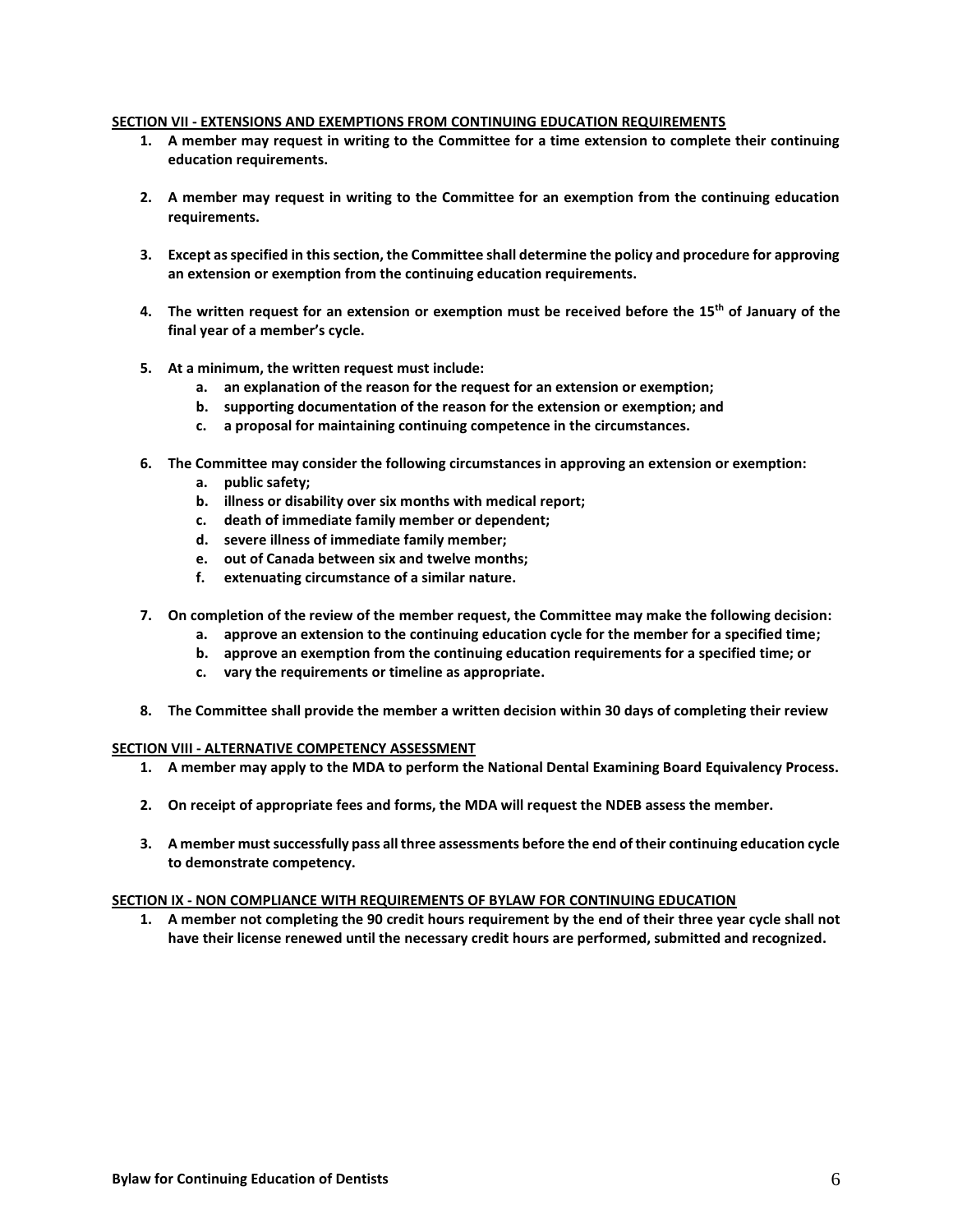#### **SECTION X - LIMITATIONS AND CONDITIONS FOR RECOGNITION OF CREDIT HOURS**

- **1. General Dentists**
	- **a. a maximum of 54 credit hours shall be recognized in one subject area.**
- **2. Dental Specialists**
	- **a. a minimum of 63 credit hours must be obtained from activities and programmes pertaining to their licensed dental specialty.**
- **3. Non Clinical Dental Category**
	- **a. credit hours are available for participation in non-clinical dental education programmes such as practice management, personal development, general nutrition and other profession-related general interest topics.**
	- **b. a maximum of 30 credit hours will be awarded per CE cycle in this category.**

#### **SECTION XI - CREDIT HOURS CATEGORIES**

- **1. Seminars, Lectures and Participation Activities and Programmes**
	- **a. maximum of six credit hours in a given day.**
- **2. Dental Publications - Authorship of Journal Articles or Contributions to Text Books**
	- **a. maximum of 18 credit hours shall be recognized in a member's continuing education cycle;**
	- **b. publication must occur during the cycle;**
	- **c. member must submit copy of journal and/or textbook to the Registrar for determine of appropriate credit hour recognition;**
- **3. Teaching (Faculty of Dentistry, School of Dental Hygiene)**
	- **a. maximum of six credit hours per term members appointed full-time at the faculty;**
	- **b. maximum of three credit hours per term for members providing a minimum of one lecture per week or one-half day per week of preclinical or clinical supervision.**
- **4. Lecturers and/or Presenters**
	- **a. maximum of 24 credit hours shall be recognized in a member's continuing education cycle;**
	- **b. maximum of four credit hours per half day lecture or presentation;**
	- **c. maximum of eight credit hours per full day session;**
	- **d. lecture or presentation must occur during the cycle;**
	- **e. lecture of presentation must be for an approved sponsor or a recognized non-approved sponsor activity or programme;**
	- **f. member must submit:**
		- **i. the activity or programme outline;**
		- **ii. the activity or programme public notice;**
		- **iii. if for an approved sponsor, documentation evidencing the arrangement; and iv. any other information requested by the Registrar.**
		-
	- **g. credit hours will be recognized only once for a similar activity or programme;**
- **5. Hospital Rounds**
	- **a. maximum of 24 credit hours shall be recognized in a member's continuing education cycle;**
	- **b. maximum of eight credit hours per year;**
	- **c. member must submit evidence of participation in faculty of dentistry hospital rounds that are applicable to clinical dentistry.**
- **6. Self Study Programmes with Independent Assessment**
	- **a. maximum of 30 credit hours shall be recognized in a member's continuing education cycle for dentally relevant print, electronic, digital or online activities and programmes with independently graded assessments;**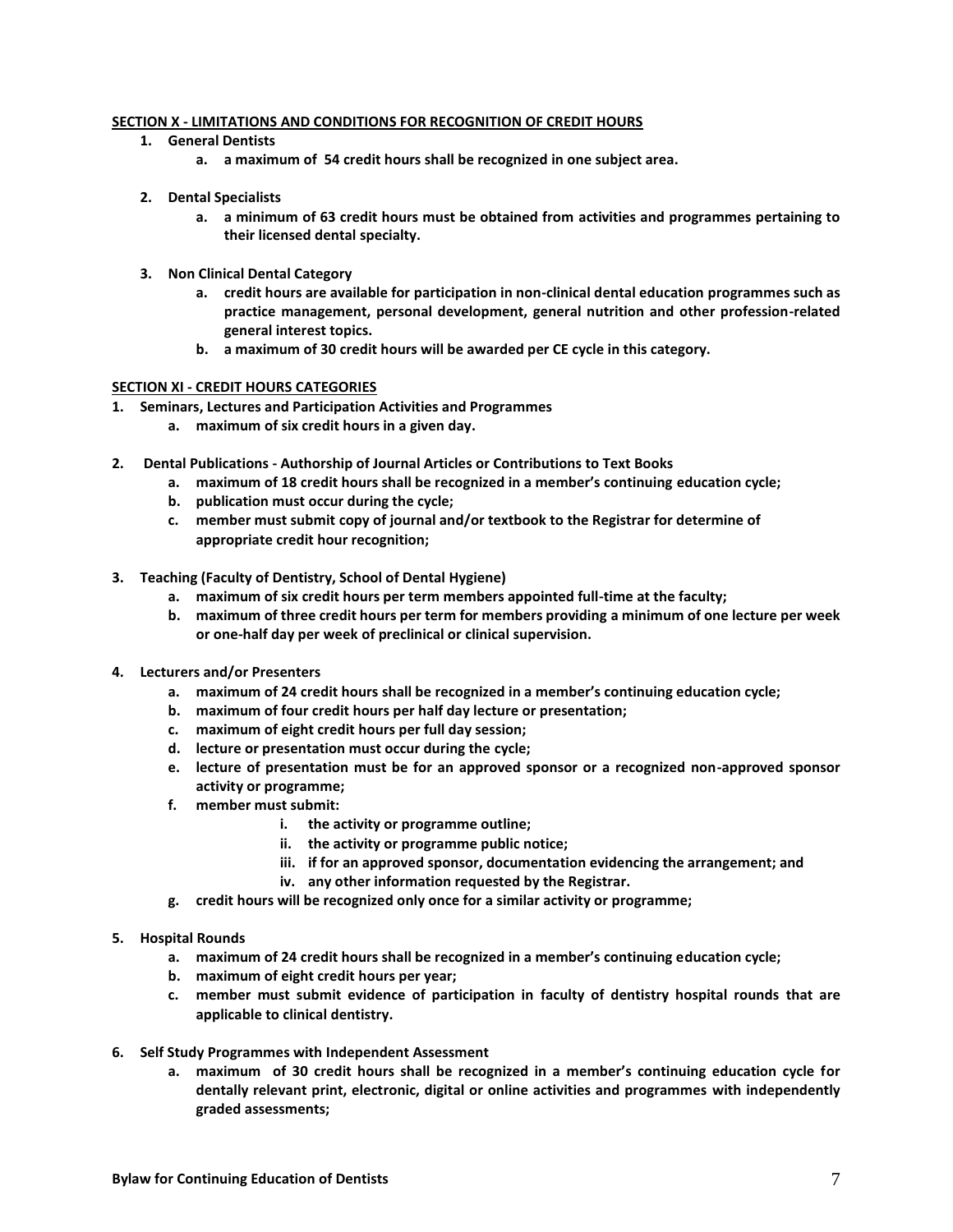- **b. credit hours shall only be recognized for print, electronic, digital or online activities or programmes of more than one hour in duration;**
- **c. members must submit:**
	- **i. verification of successful completion based on independent assessment results;**
	- **ii. completed reporting form (Appendix IV); and**
	- **iii. any other information requested by the Registrar.**
- **7. Self Study Programmes without Independent Assessment**
	- **a. maximum of 15 credit hours shall be recognized in a member's continuing education cycle for dentally relevant print, electronic digital or online activities and programmes without independently graded assessments;**
	- **b. credit hours shall only be recognized for print, electronic, digital or online activities or programmes of more than one hour in duration;**
	- **c. maximum of one credit hour per self study programme shall be recognized;**
	- **d. members must submit:**
		- **i. electronic and digital course materials;**
		- **ii. completed reporting form (Appendix IV); and**
		- **iii. any other information requested by the Registrar.**

#### **8. Study Clubs**

- **a. maximum of six credit hours in a given day;**
- **b. credit hours will only be recognized for study clubs approved by the Committee;**
- **c. study club must comply with the recording and reporting requirements for an approved study club;**
- **d. attendance records must be maintained and submitted annually to the MDA.**
- **9. Advanced Study (not including accredited post-graduate programmes)**
	- **a. maximum of 30 credit hours shall be recognized in a member's continuing education cycle for members who successfully complete a dental related activity or programme offered by an accredited dental training programme;**
	- **b. member must submit:**
		- **i. programme curriculum and assessment;**
		- **ii. original copy demonstrating successful completion of programme; and**
		- **iii. any other information requested by the Registrar**
- **10. From time to time the CE Committee will approve a course that does not specifically fall into any of the above categories**

**All bylaws with the prefix "10-" of the Manitoba Dental Association is hereby repealed.**

**DONE and PASSED by the Board of Directors of the Manitoba Dental Association at Winnipeg, in Manitoba this 2 nd day of November 2013.**

**President Secretary** 

**This by-law will become effective on the 17 th day of December 2013, unless 10 members request on or before the 16th day of December 2013 in writing, its ratification at a general meeting of the Association pursuant to ss. 43(2) of** *The Dental Association Act***.**

**Attached: Schedules A and B.**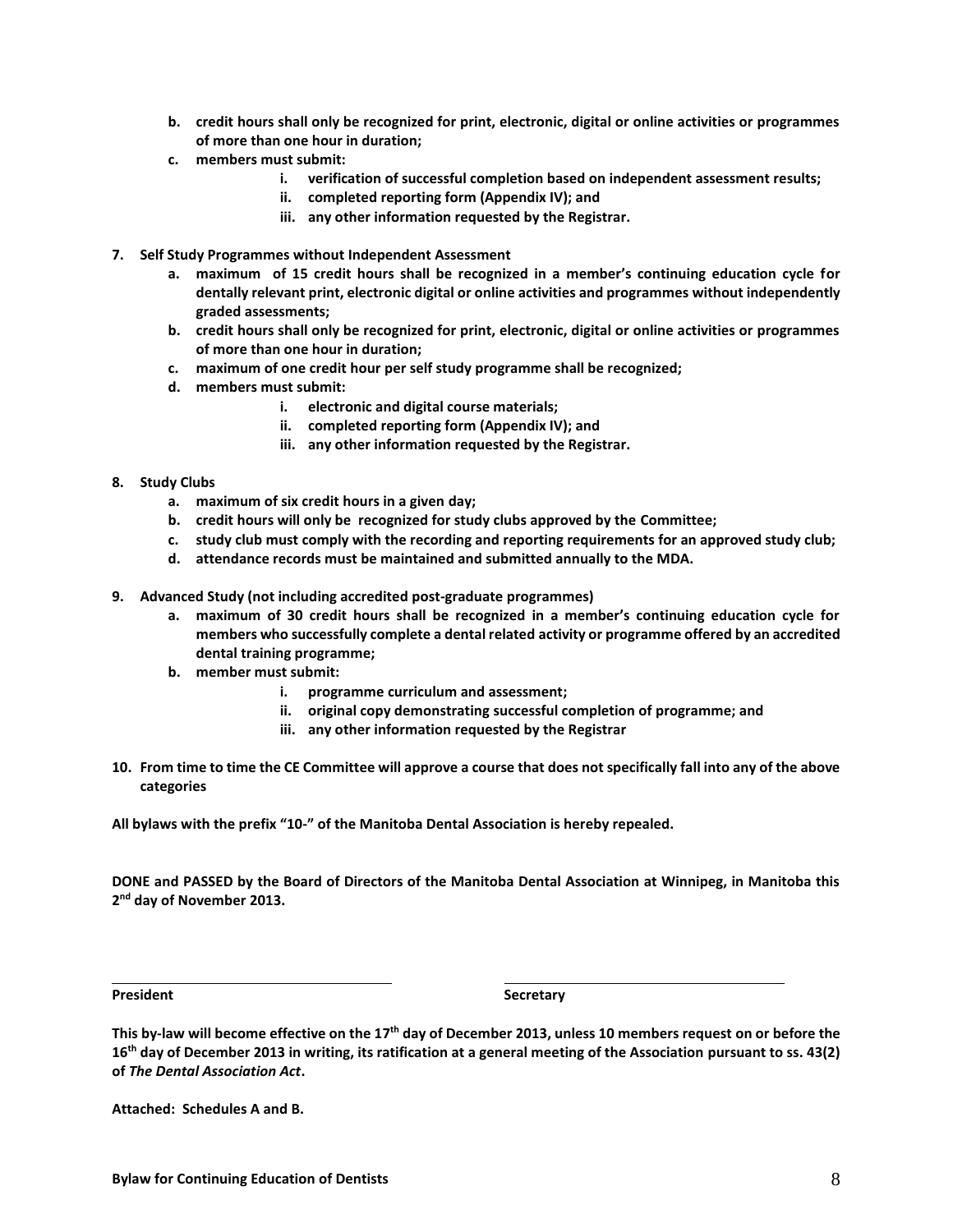## **SCHEDULE A - FEES**

| Non-approved sponsor initial application fee<br>Initial study club initial application fee | \$150.00<br>\$150.00 |
|--------------------------------------------------------------------------------------------|----------------------|
|                                                                                            |                      |
| Non-approved study club annual renewal fee                                                 | \$50.00              |

**NOTE: ALL FEES ARE NON-REFUNDABLE.**